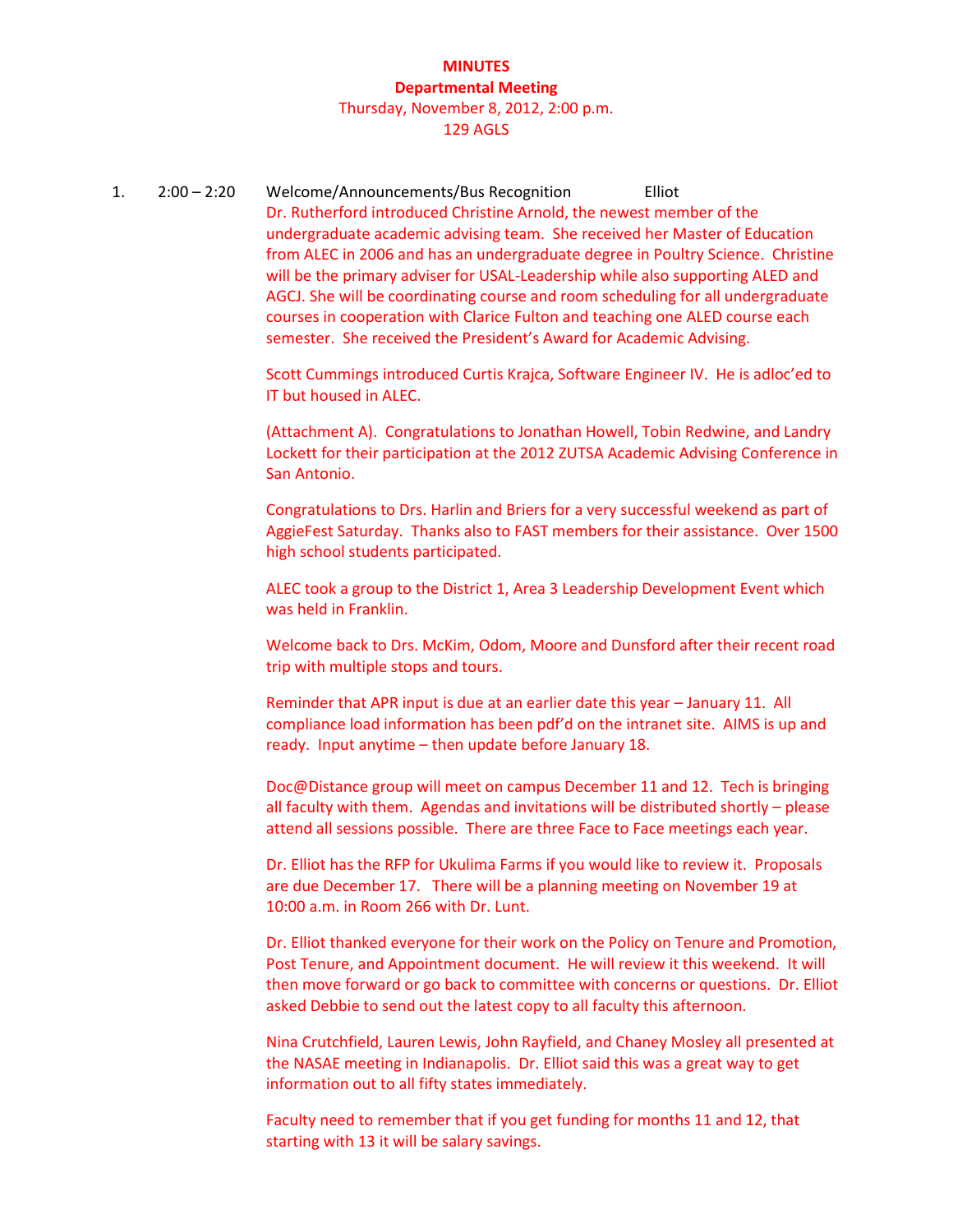For travel and purchases you should bring your individual budget with you to Kenny so that an account can be determined. Any other purchases, not from your budget must come through Tim Murphy, Tracy Rutherford, Scott Cummings or Jack Elliot. Operations funds do not carry over. These funds can, however, be used for graduate assistant funding, travel, and equipment.

University will hire 24 new top faculty. COALS will get seven of these positions. At the last department heads meeting the call was made for top notch candidates. Demographics are tight. There is \$10 million startup. They are looking for someone who has ties with government or business or industry. This person must be willing to be active faculty for at least a couple of years. Possible candidates are due to the VC by the 19<sup>th</sup>. Possible names are Leroy Shafer, Miley Gonzalez. All names of interest should be sent to Dr. Elliot with background information by next week. Dr. McKim recommended Don Dillman.

Bus distribution:

Sodek to King Howell to Kari Moore Rutherford to McKim Norgaard to Michelle Payne McKim to Sandlin/Black/and Leggette Elliot to Rayfield and Lockett families

Congratulations to Jimmy Mazurkiewicz. He will receive the same award that Dr. Vestal won a couple of years ago, a Regents Professor.

2. 2:20 – 2:25 New Development Program Coordinator Elliot

A new position, Program Coordinator for Alumni Relations and Development will be opened to receive applications this afternoon. This is a pilot position for the college. Initial run will be for two years minimum. This person will not be making actual visits. Starting date is January 1. Full time position. We are looking for an individual who is young, dynamic, self-starter. Please contact anyone you think might be interested. (Attachment B)

## 3. 2:25 – 2:30 Awards Committee Elliot/Moore/Murphrey

Drs. Moore and Murphrey are part of the team launching a new approach on award nominations. Our new work study, Naasira, is working with them on a database to use with nominations. She will be contacting faculty to gather information. One database will identify faculty, staff and students who have received awards, what the award was, when it was received, etc. The second database will be a listing of all known awards with nomination information and dates. A more systematic, proactive approach is being developed. They also hope to develop a file with past successful nominations to be used in developing new packets.

4. 2:30 – 2:35 Web Committee Cochran/Redwine

Bill Cochran discussed that the web site is being redesigned with a 3-click strategy being planned. Main focus will be an easy navigation system. Plans are for an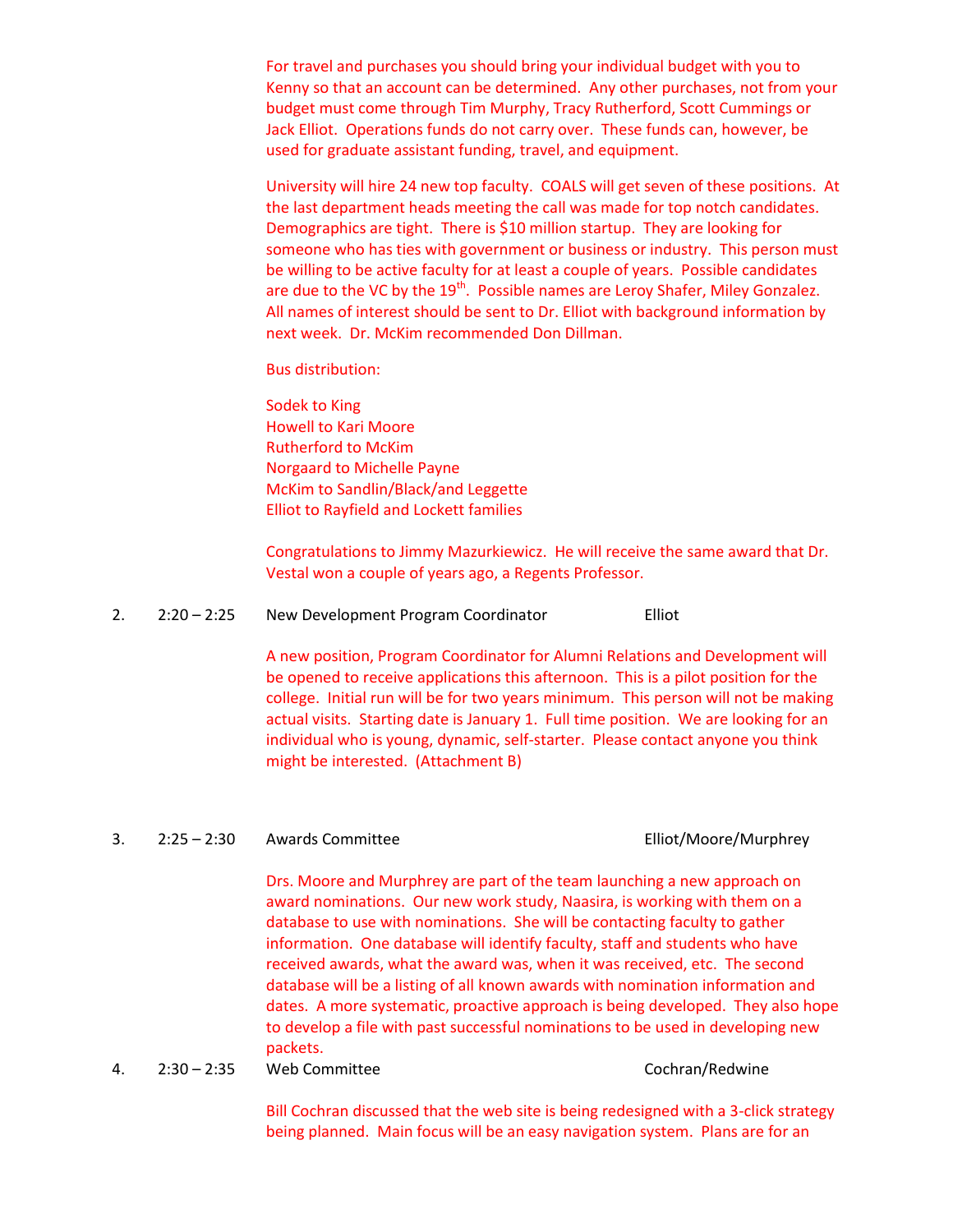undergraduate class to assist with a usability study. The course list will be moved off site since it is available on the TAMU site.

Tobin Redwine updated us on social media. Seventy new news items have been downloaded. Facebook, one new item per week. 150 view each item so far. Molly continued to do a remarkable job.

- 5. 2:35 2:40 AGSS Andrews/Pannone No report this month.
- 6. 2:40 3:30 Undergraduate Faculty Meeting Theorem 2:40 3:30 Kari Moore, ALEC Peer Advisor, talked about an upcoming fundraiser. Raffle tickets are being sold in 216 AGLS or from any Peer Advisor. \$10 for 21 tickets or \$1 each. (See attachment C for raffle items). She also told the group a little about what peer advisors responsibilities are. They staff the front reception desk and direct traffic as well as greeting visitors. They get no direct funding, but do get several small grants.

Undergraduate faculty meetings will be scheduled either right before monthly graduate faculty meeting or right after departmental meetings.

Still battling breaking down silos/workgroups and finding a different way of operating. Problem seems to be lack of structure (See attachment D). Each group has to have a program leader. Underlined areas on the attachment have been updated.

The Compass user list is being modified. Rutherford and King will review the current list. There was no space for the new advisor on several of the lists that she really needs. Transfer and readmits will be two areas trimmed down.

Again, referring to Attachment D, Dr. Rutherford went through each category: support staff/academic advisers/program coordinators and associate department head for job responsibilities.

Several examples were given. COE needs to know one name to contact for AgSc Certification. TA assignment recommendations need to go to Murphy from one person.

These group meetings need to be held once a month. They should be open to all faculty.

Do we want to go back to using the term "workgroup?" Would Program Coordinator work? McKim suggested it to be Point of Contact (POC). The group was in favor of that name. Odom expressed concern that this position came with a lot of responsibility and anyone taking the job on needed to know that. Feedback should be sent to Dr. Rutherford by next Friday. A POC needs to be decided for each group by the next meeting.

## **Travel Request Form Deadlines**

Domestic (30 days prior to trip): e.g., travel December 1, 2012 due by November 1, 2012 International (60 days prior to trip): e.g., travel January 1, 2013 due by November 1, 2012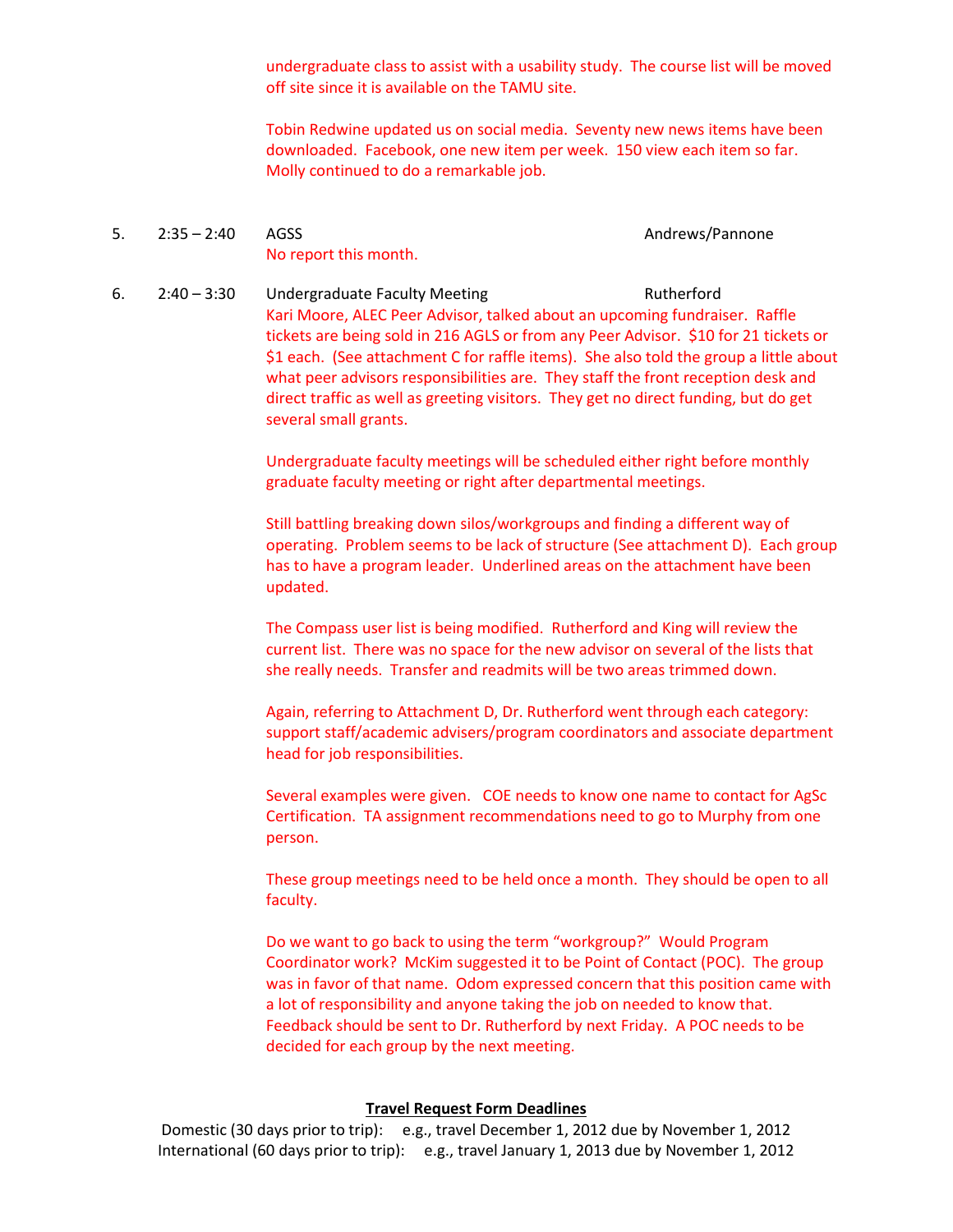## **Upcoming Events**

November 22-23, Thanksgiving Break December 3, College Holiday Social December 5, 8:00 a.m., Holiday Breakfast, 129 AGLS December 7, Secret Santa Holiday Lunch and Movie, TBD December 11-12, Doc At A Distance Seminar December 14, Commencement at 9:00 a.m. for COALS December 24-January 1, Holiday Break

### **Future Departmental Meetings**

December 5, Wednesday, 9:00 am January 9, Wednesday, 9:00 am, AgriLife Conference February 12, Tuesday, 2:00 pm March 7, Thursday, 9:00 am April 2, Tuesday, 2:00 pm May 6, Monday, 9:00 am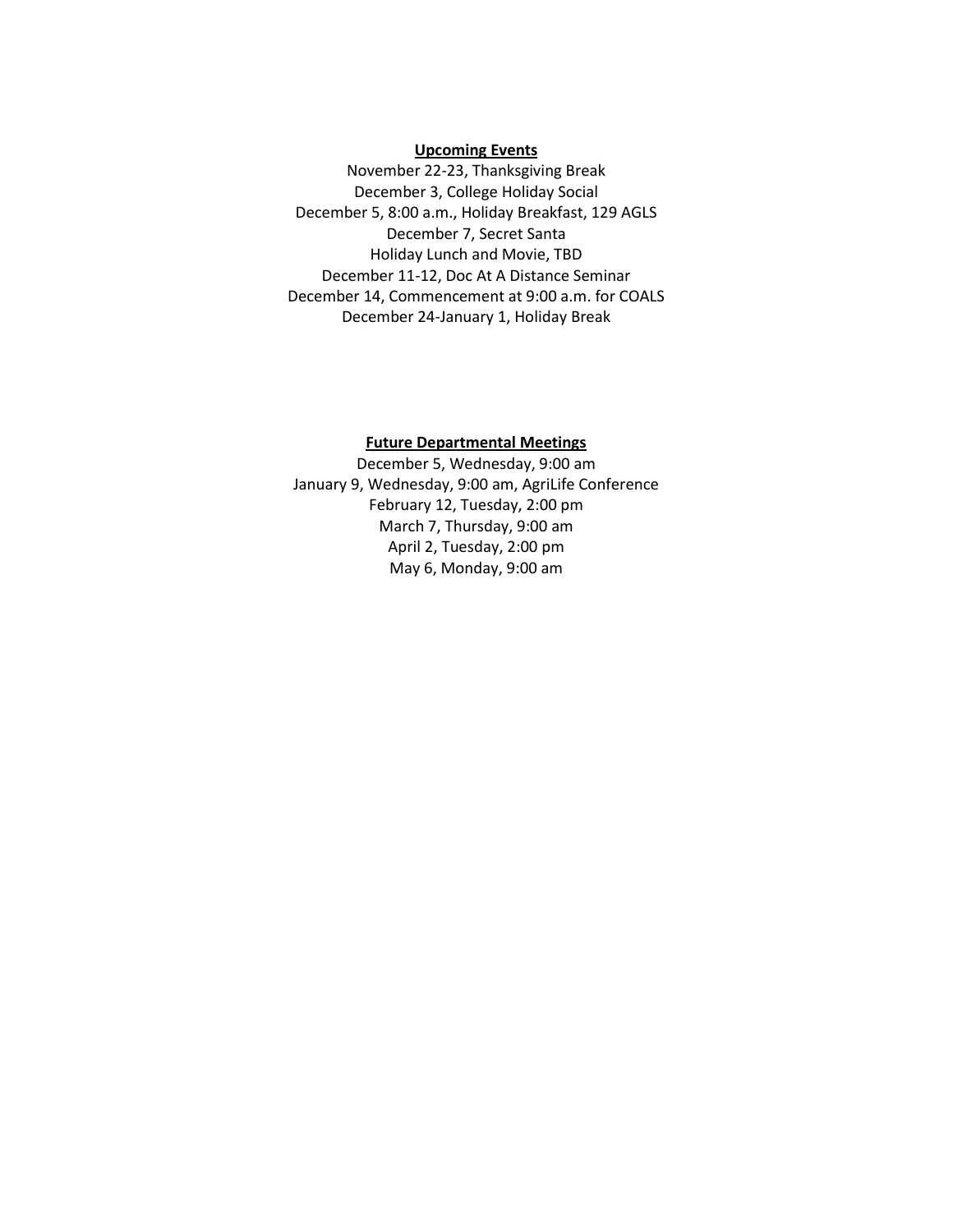# ALEC: November 8, 2012

- 1. Congratulations and Welcome:
	- a. **Christine Arnold**  academic advisor II
	- b. **Curtis Krajca** Software Engineer IV
	- c. **Jonathan Howell, Tobin Redwine**, and **Landry Lockett** spoke at the 2012 UTSA Academic Advising Conference in San Antonio. Breakout session title was: "High-Impact Experiences for Academic Advisors."
	- d. 1500 students were on campus Saturday for AggieFest **Drs. Harlin** and **Briers** and the **FAST** group were heavily involved.
	- e. **The ALEC department** took a delegation to the District 1 Area 3 Leadership Development Event held at Franklin High School. 35 undergraduate students, 10 graduate students, 5 faculty members, and two members of the COALS Career Center staff judged and facilitated the leadership development events.
	- f. Almost 50 Aggies took a road trip to Indianapolis with **Drs. McKim, Odom, Moore & Dunsford.**
- 2. Announcements:
	- a. **APR 2012**
		- **i. Input completed by January 11**
		- **ii. Edits completed by January 18**
		- b. Doc@Distance December 11 & 12
		- c. Program Coordinator for Alumni Relations and Development Initiatives position open now
		- d. Ukulima Farm proposals due December 17.
			- i. Interested faculty need to inform **Dr. Elliot** (even if you can't attend the first planning meeting)
			- ii. Planning meeting November 19, 9:00 10:00 a.m. AGLS 266
		- e. Thank you to faculty for working on the "Policy on Tenure and Promotion, Post Tenure, and Appointment.
		- f. Thank you for volunteering to be AED coordinators: **Marcus Sodek, Barry Boyd,Bill Cochran, Charlene Boggus, Landry Lockett** and **Robert Strong**
- 3. Publications/Presentations:
	- a. **Odom, S. F., Jarvis, H., Sandlin, M. R., & Peek, C.** (in press). Social media tools in the leadership classroom: students' perceptions of use. Journal of Leadership Education.
	- b. **Strong, R., Wynn, J. T., Irby, T. L., & Lindner, J. R.** (in-press). Students' leadership style and self-directed learning level: A correlational study. Journal of Agricultural Education.
	- c. **Strong, R.** (2012). Improving loan distribution to farmers: Informational needs of Mexican banks. Journal of International Agricultural Extension Education, 19(3), 1-13. doi: 10.5191/JIAEE/2012.19306
	- d. **Irby, T. L., Wynn, J. T., & Strong, R.** (2012). A descriptive evaluation of agricultural education eLearning courses: Students' perspectives. NACTA, 56(3), 70-76.
	- e. Bielamowicz, M.C.K., **Pope, P.** and Rice, C.A. 2013. Sustaining a Creative Community-Based Diabetes Education Program: Motivating Texans with Type 2 Diabetes to Do Well with Diabetes Control. Journal of American Association of Diabetes Educators -- The Diabetes Educator, Vol.39, No.1.
	- f. "Perspectives of 2012 Future Leaders," Association for International Agriculture & Rural Development, AIARD Newsletter, 2012 September Edition **- Samantha Alvis**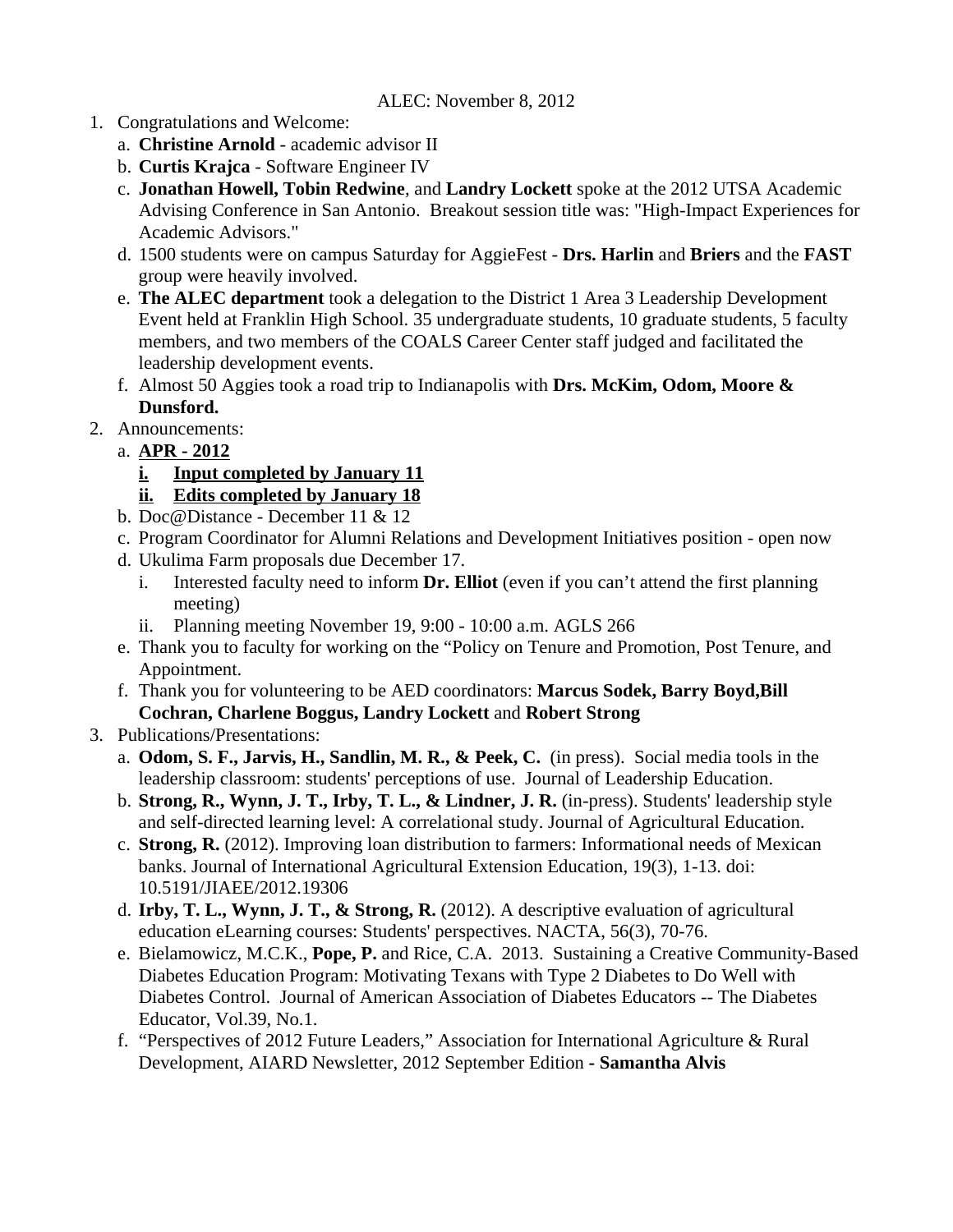- g. Presented at the NASAE meetings in Indianapolis:
	- i. **Nina Crutchfield**  "Why Ag Teachers Stay in the Classroom"
	- ii. **Lauren Lewis** and **John Rayfield**  "Student Knowledge and Perceptions of SAE"
	- iii. **Chaney Mosley**  "Students and Agricultural Advocacy"
- 4. Grant Management 101 (should provide 3 out of 4 of these to the Department meaning faculty become managers or facilitators of the grants).
	- a. Salary Savings (100% to Department [50% department] and PIs [50%] restricted discretionary)
	- b. Indirect (40% to be split 60/40 between Department and PIs discretionary)
	- c. Personnel (project director, support staff, GTAs, etc.)
	- d. Operations (e.g., travel, supplies, copying, printing, etc.)
	- e. Submitted:
		- i. "Building New Programs in Invention, Innovation and Entrepreneurship in Food Security" **Robert Strong**
		- ii. Leadership Education for Academic Development in Career and Technical Education (LEAD - CTE) submitted to IES (U.S. Department of Education), \$1,499,449. **McKim, Hanagriff, Odom, Moore, Harlin, Briers, Murphy,** and **Elliot.**
		- iii. Knowledge, Skills, and Abilities Required for Youth Leadership Educators . **Barry Boyd**
		- iv. Developing Students? Intercultural Sensitivities and Critical Thinking Skills through Synthetic-based, Cross-cultural Experiences. **Gary Wingenbach**
		- v. Leadership and Art: Exploring New Ways To Teach Leadership. **Jen Williams**
		- vi. AgCert@TAMU Program Plan **John Rayfield** and **Robert Strong**
- 5. Dutch treat lunch with Dr. E.
	- a. Contact Debbie King to schedule and leave a contact number (for rescheduling): November 20, 27; December 4, 18, 19, 20, 21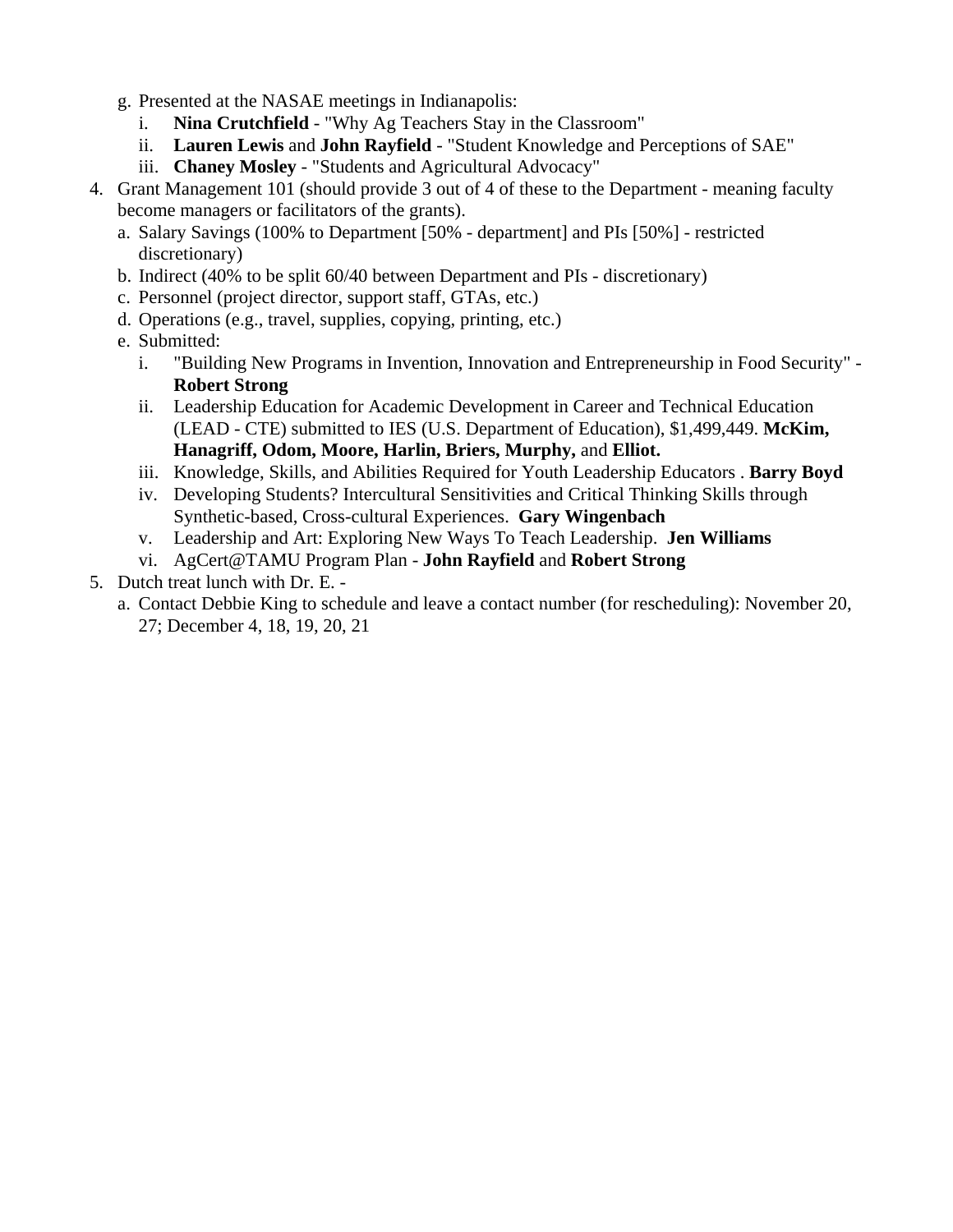**General Description:** Coordinates and oversees the planning, development and implementation of the ALEC Alumni-Relations and Development Initiative program.

**Typical: SUPERVISION Received:**  Designs and implements activities and initiatives to facilitate program goals including an ALEC Alumni Council and Development Advisory Board; plans and implements program events such as meetings and workshops; develops and oversees project timelines; responds to inquiries regarding program offerings; coordinates program communications and marketing; assists the Department Head as an ALEC liaison with the Agrilife Development office and the Texas A&M Foundation; may assist in research grant and funding opportunities; and assist in proposal preparation, submission and reporting; compiles and analyzes program statistics; assists in the maintenance of program records and databases; with the Department Head and the Agrilife Development Office, establishes program benchmarks and goals; assists with the identification of prospective donors and connects potential supporters with the Agrilife Development Office and the Texas A&M Foundation; coordinates departmental stewardship efforts; involves appropriate ALEC personnel on program activities and initiatives; performs other duties as assigned. General instruction and periodic review from department head through assistant to the department head.

**Given:**  May provide general instruction and regular review to nonclassified, classified and student staff members.

### **EDUCATION AND EXPERIENCE**

| Bachelor's degree or any equivalent combination of training and experience. |  |
|-----------------------------------------------------------------------------|--|
| Three years of administrative or equivalent experience.                     |  |
|                                                                             |  |
|                                                                             |  |

Preferred: Bachelor's degree. Four or more years of administrative experience

#### **LICENSES, CERTIFICATES OR REGISTRATION Required:**  None

**Preferred:**  None

## **EQUIPMENT**

**Typical:**  Working knowledge of standard office equipment, microcomputers and mainframe environments.

### **KNOWLEDGE, ABILITIES AND SKILLS**

**Typical:** Excellent oral and written communication skills. Ability to use work processing, spreadsheet and database programs. Excellent organizational and planning skills and abilities.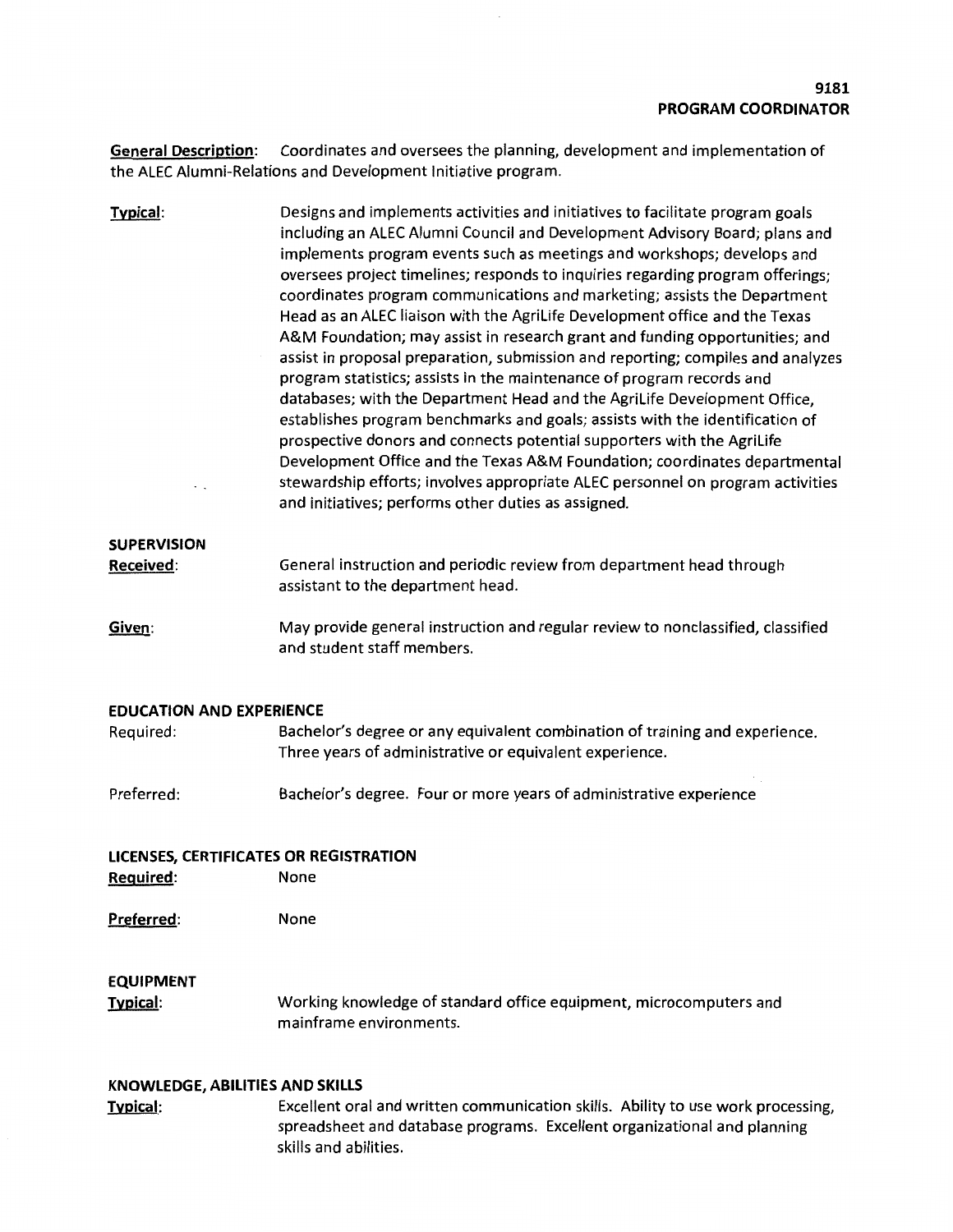

-- -